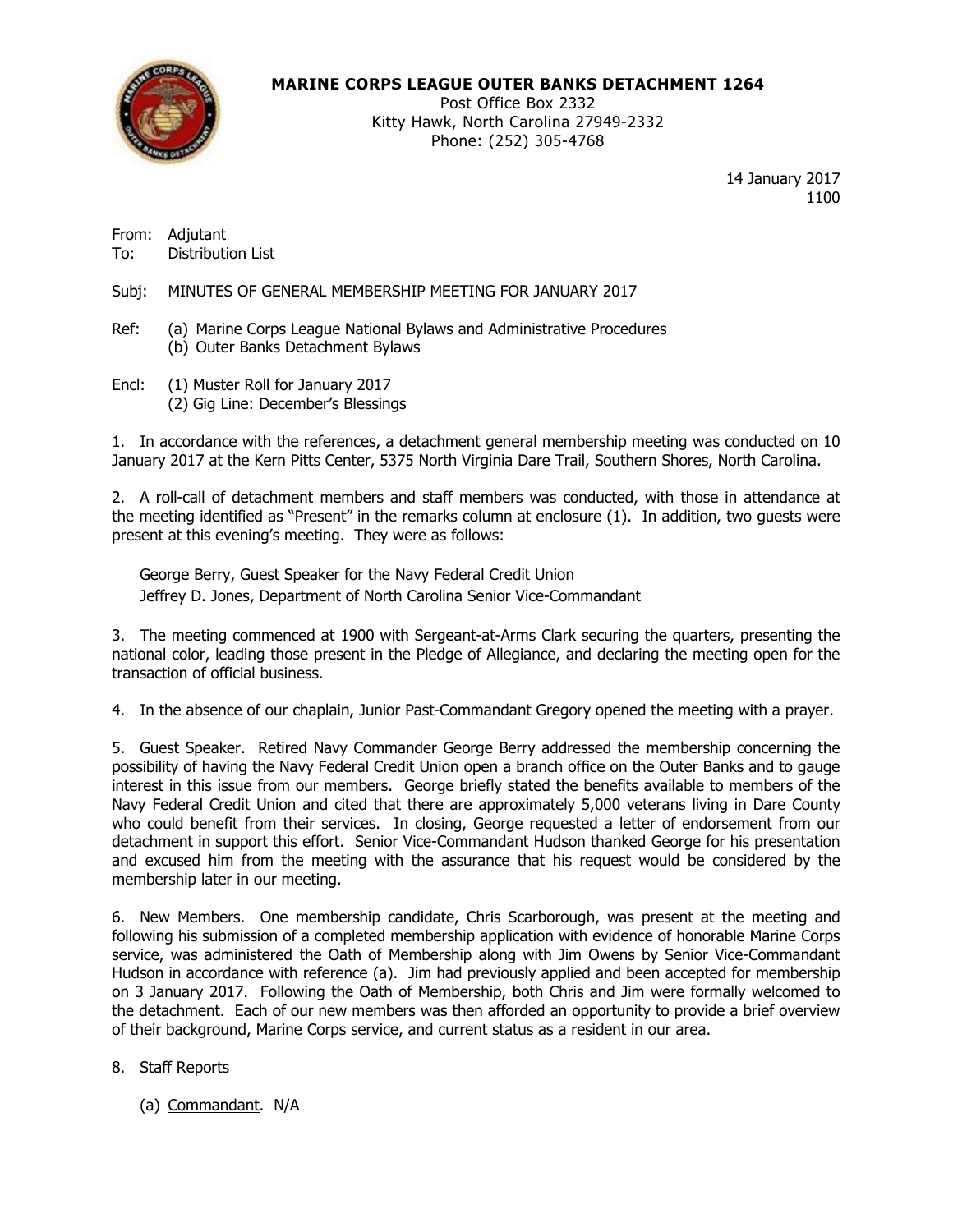- (b) Senior Vice-Commandant. None
- (c) Junior Vice-Commandant. None
- (d) Judge Advocate. None
- (e) Junior Past-Commandant. None

(f) Adjutant. Robert Yanacek reported that Marsha Brown, editor of the Gig Line news column and member of the Dare County Veterans Advisory Council, published an article in the Coastland Times on 11 December 2016 expressing her thoughts about the past-Christmas season. In her article, she provided thanks to the members of our detachment and listed contact information for those interested in learning more about us. This article was emailed to our members and is provided at enclosure (2) for informational purposes. In addition, Robert reported that we now have 39 members on the rolls, and that since our last meeting we have reinstated one member, and added two new members. Both of these new members are present at the meeting.

(g) Chaplain. N/A

(h) Paymaster. Jorge Diaz provided a detailed report of the income and expenditures since our last meeting as well as the detachment's current account balance. His report was examined and no discrepancies were noted. Jorge further indicated that as a result of our hard work in our fundraising activities, our operating account balance has increased over 100-percent during the last twelve-month period. Commenting on that remark, Judge Advocate Laney added that although we have donated more than originally budgeted, our detachment's increased fundraising efforts have off-set those additional expenses, and we remain on-track with our budget. Senior Vice-Commandant Hudson added further comments to this report by thanking the membership for a job well done! Continuing with his brief, Jorge reported that the annual audit of the detachment's financial records was conducted in accordance with the references by Senior Vice-Commandant Hudson and Judge Advocate Laney on 21 December 2016 with satisfactory results. Lastly, for informational purposes, Jorge informed the membership that the branch office of our bank has moved from Southern Shores to Kitty Hawk.

(i) Quartermaster. Although Dennis Thompson had nothing to report, Senior Vice-Commandant Hudson inquired as to how members may obtain uniform items such as covers and detachment polo shirts. Assisted by Adjutant Yanacek, Dennis reported that most items are available for purchase through the Marine Corps League Ship's Store, and that the detachment polo shirts remain available through Joanne Sulik, wife of member Richard Sulik. At the suggestion of Senior Vice-Commandant Hudson, Dennis and Adjutant Yanacek will send out an e-mail to all hands prior to the next meeting, providing information necessary for members to purchase covers, cap devices, polo shirts and other uniform items.

(i) Sergeant-at-Arms. None

(k) Toys for Tots Liaison. Acting in the absence of Larry Czernik, Russ Laney reported that the 2016 Dare County Toys for Tots program had its most successful year since its establishment by our detachment in 2007. Over 600 children in Dare County received toys during for Christmas thanks to the effort of our members. Russ added that he will be applying for certification from the Toys for Tots Foundation this year to better assist Larry in our 2017 campaign. Lastly, Russ is currently drafting a letter of thanks to the general public for their support of our annual Toys for Tots campaign. Upon completion, this letter of thanks will be published in the Coastland Times and the Outer Banks Sentinel.

- 9. Old Business
	- (a) Awards Presentation. None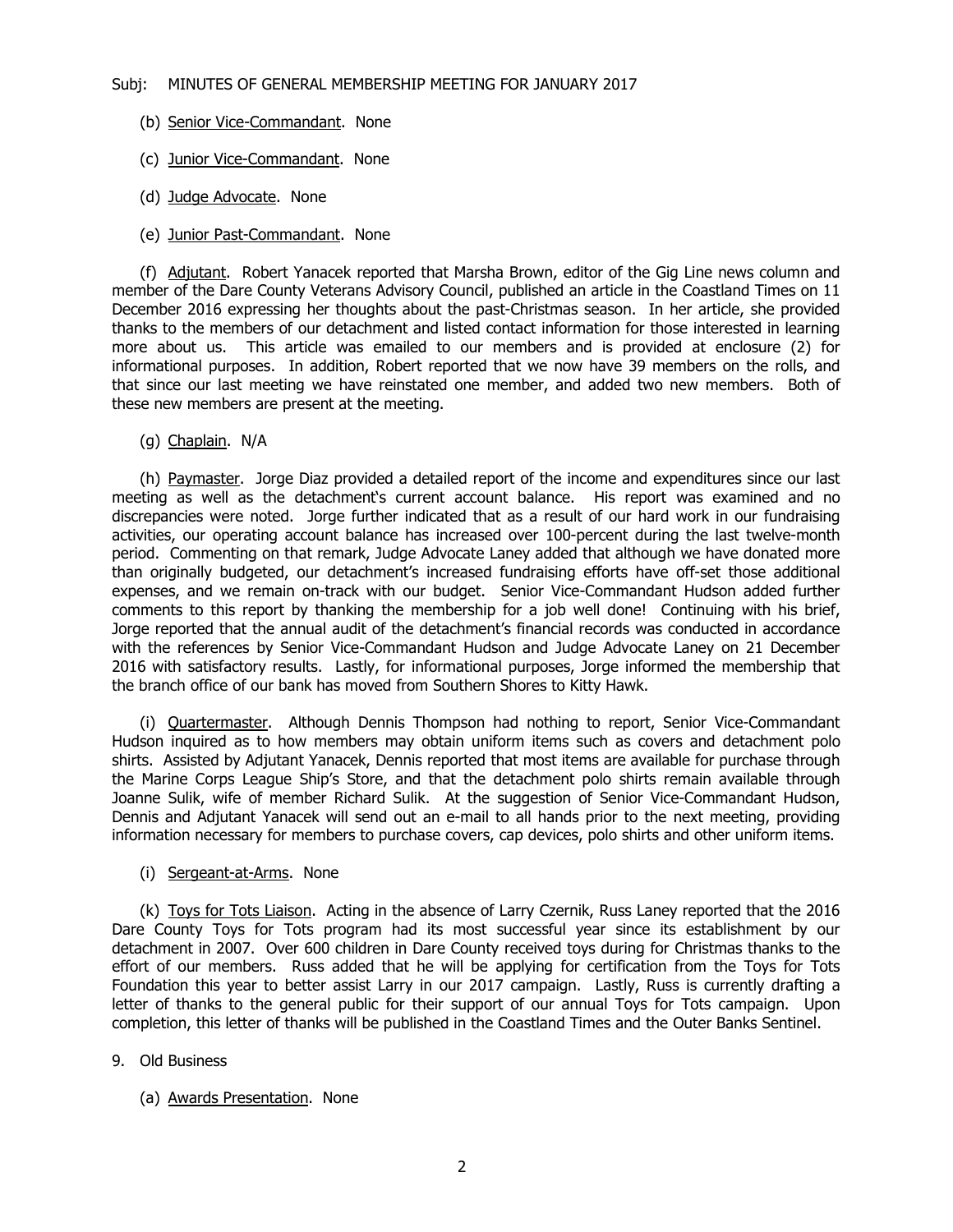(b) Recruiting and Retention. Adjutant Yanacek reported that we are currently working 12 membership candidates. Each candidate has been sent a personalized letter asking them to attend our meeting, along with a map of our meeting location, and an appropriate membership application.

(c) Grants and Donations. Adjutant Yanacek reported that a \$250 "Volunteerism Always Pays" grant request from the Walmart Foundation for the fourth quarter was approved and mailed during mid-December. This grant has not yet been received. Should it not be received within the few weeks, necessary action will be taken to have the check re-issued.

(d) Sickbay. None

(e) Website and Marketing. Adjutant Yanacek reported that our detachment website and Facebook pages are up-to-date, and that he has been expanding our social media efforts by posting information about our detachment on various Facebook pages directed towards local residents. In order to ensure proper and timely responses to inquiries, he has requested the assistance from a number of our members. This assistance is in the form of providing these members with editorial privileges to permit them to post information and news on our Facebook page, share items of interest on other Facebook pages frequented by our target audience, reply to inquires made by the general public, and to solicit their Facebook friends to "Like" our page. Craig Clark, Mike Keating, and Tom Hunley have agreed to assist in this effort and have been assigned editorial privileges accordingly. Any additional members interested in assisting in this effort are invited to contact Adjutant Yanacek.

(f) Social Activity. Adjutant Yanacek reported that on 3 January, five members and two membership candidates met for the free breakfast social offered to veterans at the Jolly Roger restaurant in Kill Devil Hills. Robert added that everyone in attendance enjoyed both the food and company. Next month's breakfast social will be on 7 February 2017 at 0900. All hands are invited and encouraged to attend.

(g) Summer General Membership Meetings. Senior Vice-Commandant Hudson opened for continued discussion the idea of conducting general membership meeting during the summer months—something the detachment has not done since its establishment in 2006. Junior Past-Commandant Gregory offered informational background that general membership meetings had never been held during June, July, or August due to the high volume of traffic during the tourist season. Paymaster Diaz remarked that although tourist traffic is undoubtedly an issue during the summer months, the heaviest volume occurs in the area of our meeting location on weekends as a result of tourists arriving through one of only two roads that provide vehicular access to the Outer Banks. Continuing, Paymaster Diaz pointed out that traffic volume on Tuesday evenings is generally not an issue as the vast majority of tourists will have already arrived at their vacation destinations and would not be driving through the narrow traffic corridor at our Southern Shores meeting location. In addition, Paymaster Diaz pointed out that we currently lose one-third our ability to effectively plan and coordinate activities with our membership, and to introduce prospective members to our detachment by failing to hold meetings during this three-month period. As our detachment has grown and increased its activities to year-round efforts, meetings during the summer will foster camaraderie among our members and ensure continued growth, he continued. Adjutant Yanacek and Quartermaster Thompson concurred with this assessment and stated that they fully supported holding meetings during the summer. Offering his thoughts, Department of North Carolina Senior Vice-Commandant Jones stated that monthly meetings are indeed important at the detachmentlevel and he felt that holding meetings during the summer was a step in the right direction. Junior Past-Commandant Gregory then inquired as to whether the Town of Southern Shores would permit our meeting location to be available to us during the three months being discussed. Having spoken to the town's Public Service Director recently on this issue, Adjutant Yanacek reported that our meeting location has, and continues to be reserved for our use the second Tuesday of each month from 1900 to 2100, including the months of June, July, and August. In closing the discussion, Senior Vice-Commandant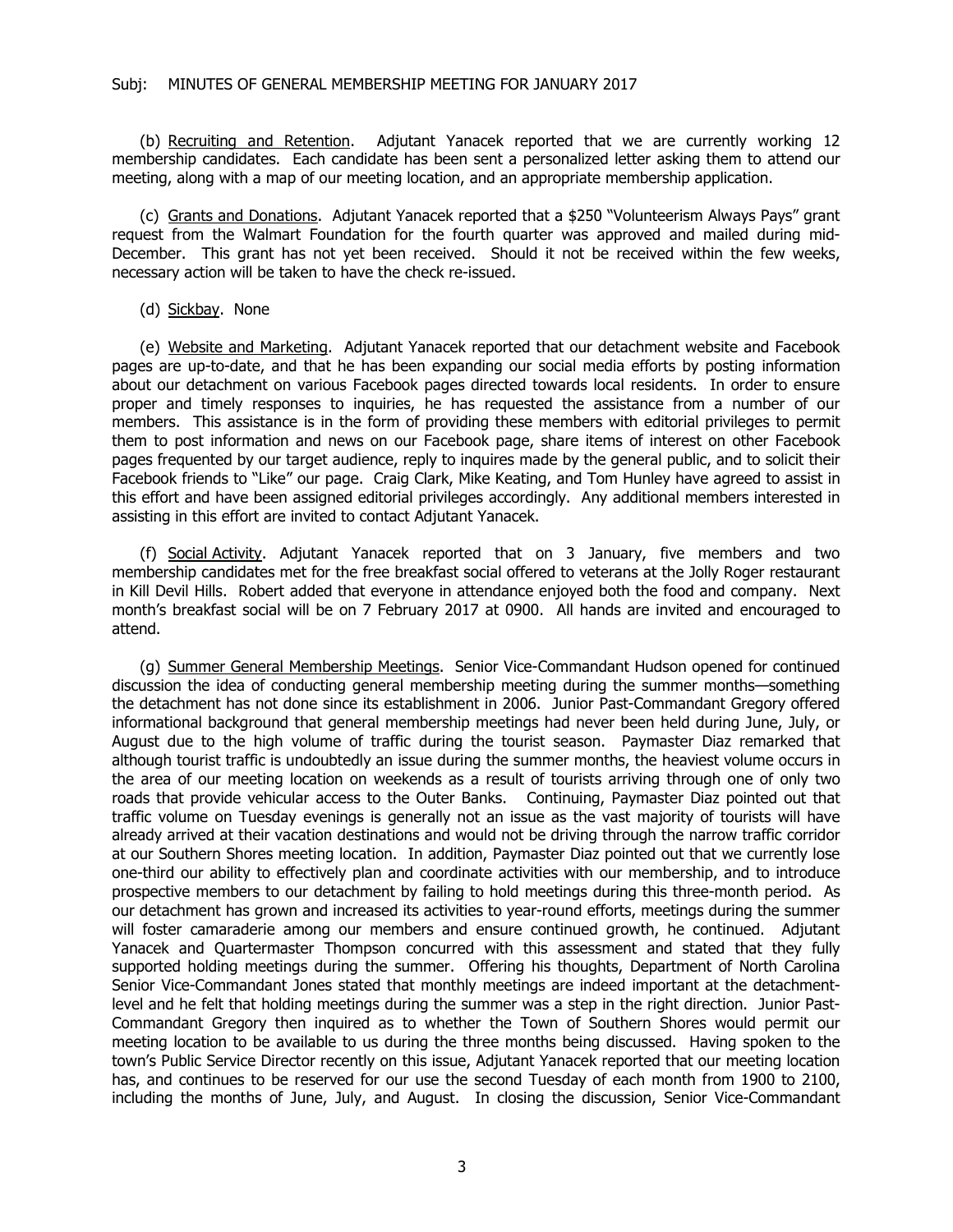Hudson reminded those present that as participation at our meetings is on a voluntary basis, adding the summer months to our meeting schedule would have no adverse impact on those who decided to not, or were unable to attend meetings. Following discussion, Junior Past-Commandant Gregory motioned that the months of June July, and August be added to our meeting schedule. His motion was duly seconded by Judge Advocate Laney, then voted-on and passed by the membership without dissent. With the motion approved, Senior Vice-Commandant Hudson instructed Adjutant Yanacek to take the necessary action to ensure that the meeting schedule on our operational calendar, website, and promotional materials is updated to reflect the newly approved summer meeting dates.

(h) 2017 Membership Directory. Adjutant Yanacek reported that the 2017 Membership Directory has yet to be printed, pending the results of this evening's meeting concerning the issue of whether to hold membership meetings during the summer months. This delay was deemed appropriate as our meeting schedule is part of the directory. With this issue resolved, the directory will be printed and handed out to those at our February meeting as a cost-saving measure recommended by Paymaster Diaz. Directories for those members not present at our February meeting will be mailed their address of record on 15 February 2017.

(i) Marine in Need. Adjutant Yanacek expressed thanks on behalf of Commandant Draper to Tom Hunley for his thoughtful and generous donation of a motorized wheelchair to one of our members, and to Chaplain Lawrenson for his assistance in transporting it to Spring Arbor.

(j) Outer Banks Shrimpfest. Acting on Judge Advocate Laney's suggestion, Adjutant Yanacek researched the feasibility in participating in Outer Banks Shrimpfest this year. As of yet, few details are available, other than it will be held at Festival Park in Manteo sometime in September or early October. Further information and details will become available sometime during February to early March according to the festival organizers. The event's Facebook page is being followed so further information can be obtained as it becomes available.

10. New Business

(a) Marine in Need. None

(b) Donation of Christmas Trees. Adjutant Yanacek reported that on 17 December the Kitty Hawk Walmart donated five new artificial Christmas trees to our detachment for distribution to any families in our area that were in need. Taking these trees home, he posted details and information about the trees on our detachment's Facebook page and shared a link to the post on the OBX Locals Facebook page. As a result of that effort, he was contacted by five individuals needing a Christmas tree, and he delivered them to these families on behalf of the members of the Marine Corps League Outer Banks Detachment. Judge Advocate Laney added to this report stating that one of the families receiving a tree was subsequently identified as having a child in need of some toys for Christmas. Acting on this information, Judge Advocate Laney procured some age-appropriate toys for this family's child from the Dare County Toys for Tots Program and had Adjutant Yanacek deliver them to the family in time for Christmas. In closing, Adjutant Yanacek indicated that this ad-hoc program stimulated quite a bit of interest and favorable comments within the community through social media, and that he anticipates that this effort will be possible in future years.

(c) Request for Donation. Adjutant Yanacek received correspondence via the Marine Corps League Department of North Carolina from the Corpsman Memorial Foundation, requesting a donation for the construction of a memorial to Corpsmen at Camp Johnson, NC. This memorial will serve to "honor those Corpsmen who put their lives on the line to preserve the lives of Marines they served with side-by-side." The foundation needs to raise approximately \$450,000 for the memorial and are currently one-third of the way towards that goal. Opening the discussion, Judge Advocate Laney indicated that he fully supported providing a donation to memorialize the contribution our Corpsmen have made to the Marine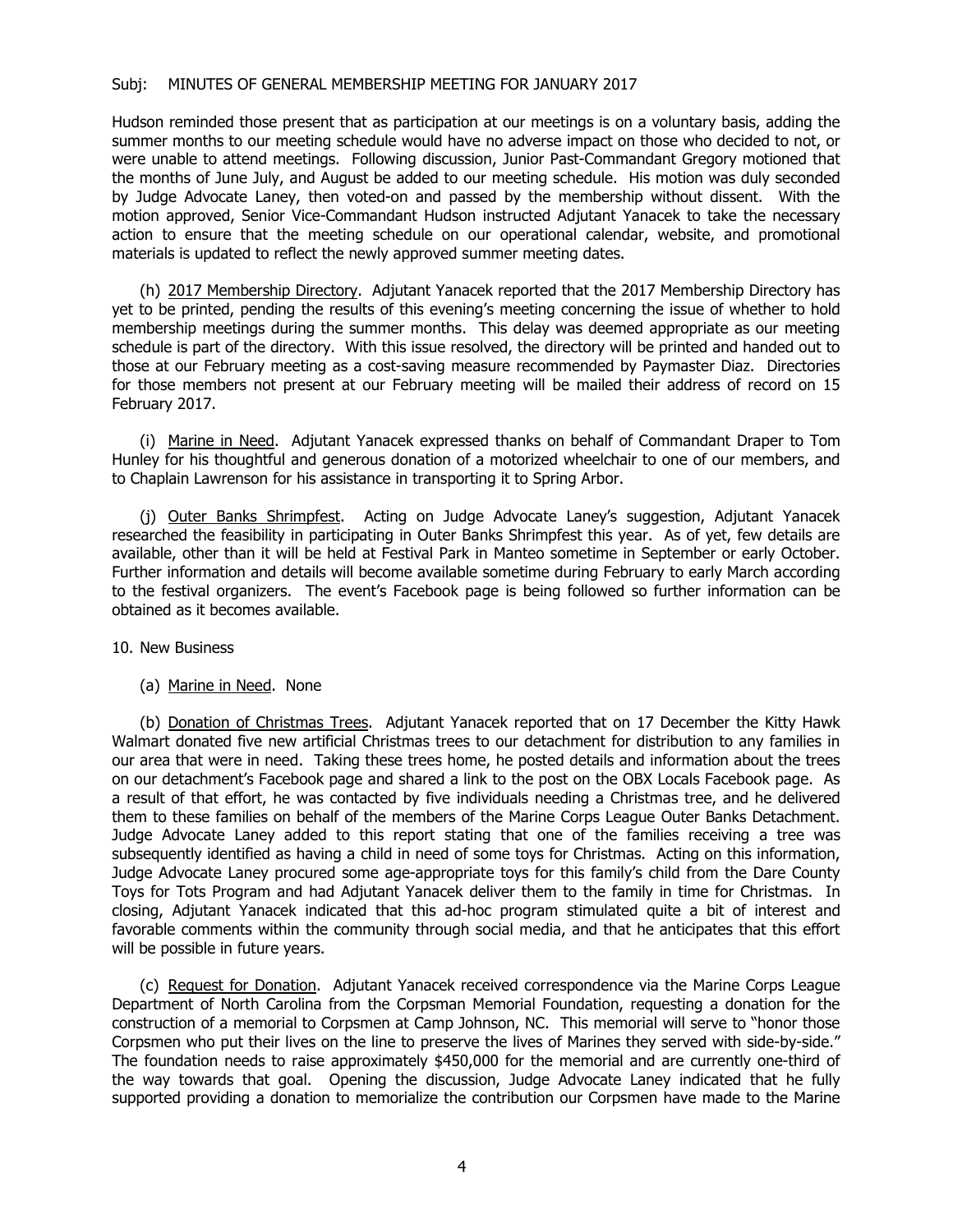Corps, and those present agreed with his thoughts without exception. Department of North Carolina Senior Vice-Commandant Jones added that the Department of North Carolina also agreed and had recently donated \$1,000 towards the construction of the memorial. Following discussion, Judge Advocate Laney motioned that the detachment contribute \$200 towards this effort. The motion was duly seconded, voted on, and passed without dissent. At the request of Paymaster Diaz, Adjutant Yanacek provided to him the information necessary to prepare and mail the approved donation as follows:

> Corpsmen Memorial Foundation PO Box 12641 Jacksonville, NC 28546-2641

(d) Detachment Visit to the Museum of the Marine Corps. In January 2015 a number of members had expressed interest in visiting the Museum of the Marine Corps, located in Triangle, Virginia. The following month, Adjutant Yanacek reported that he had completed a cost-assessment based on renting a 15 passenger van, and that a one-day trip could be conducted at a cost of between \$12 and \$15 per person, assuming we had sufficient interest to fill the van to capacity with members. Following discussion, this business item was tabled to examine the cost based on staying overnight near the museum—as the total driving time for the round-trip of eleven hours would be not permit sufficient time to visit the museum and would prove exhausting for the participants. Unfortunately, this item was never resolved due to the detachment's operational commitments. Reviving this possibility, Adjutant Yanacek inquired to those present whether this may be something they would like to do, possibly in the early to mid-April time frame. Although there was interest by a number of those present, Senior Vice-Commandant Hudson tabled this business item at the request of Adjutant Yanacek in order to establish interest by those not present at our meeting, and to permit a cost-assessment for a two-day trip to be conducted. Accordingly, Adjutant Yanacek was instructed contact our membership by e-mail, to gauge interest, and if warranted, assess the cost for such a trip. The results of his inquiry will be briefed at our February meeting.

(e) Adopt-A-Beach Program. At a recent meeting, a member suggested that the Outer Banks Detachment may want to consider participating in the "Adopt-A-Beach" program as a community service project. Adjutant Yanacek has researched the program and reported that in order to participate we must apply for and be assigned a designated beach access in Kill Devil Hills or Nags Head by the Outer Banks Chapter of the Surfrider Foundation. Upon acceptance, the appropriate town will provide and maintain a sign listing our organization at the designated beach access. In return, our members would be required to clean our assigned beach access and remove the litter from the area a minimum of six times per year. Additionally, we would be required to complete and submit a data collection form to the Outer Banks Surfrider Chapter each time a cleanup is performed as evidence that our cleanup effort had been accomplished. Doing so would preserve our eligibility to maintain our assigned beach access and sponsorship signage indefinitely; however should the detachment fail to meet these requirements, our sponsorship signage would be removed and our designated beach access would be reassigned to another sponsor. Paymaster Diaz inquired as to which beach accesses were available for assignment, unfortunately Adjutant Yanacek was unable to provide a list as he is awaiting receipt of that information from the Surfrider Foundation. In light of that, Adjutant Yanacek requested that this item be tabled for further discussion at next month's meeting. His request was granted by Senior Vice-Commandant Hudson.

(f) Endorsement to Open an Outer Banks Navy Federal Credit Union Branch Office. Opening this item for discussion, Senior Vice-Commandant Hudson polled those present to determine how many are currently members of Navy Federal Credit Union. The results indicated that 25-percent of those present are currently members, so a local branch office would certainly be of benefit to them. Addressing a more complex issue, Senior Vice-Commandant Hudson expressed concern over the legal issues of our detachment providing the requested endorsement. Paymaster Diaz concurred with this concern, pointing out that our status as a non-profit organization may prohibit our ability to endorse a commercial for-profit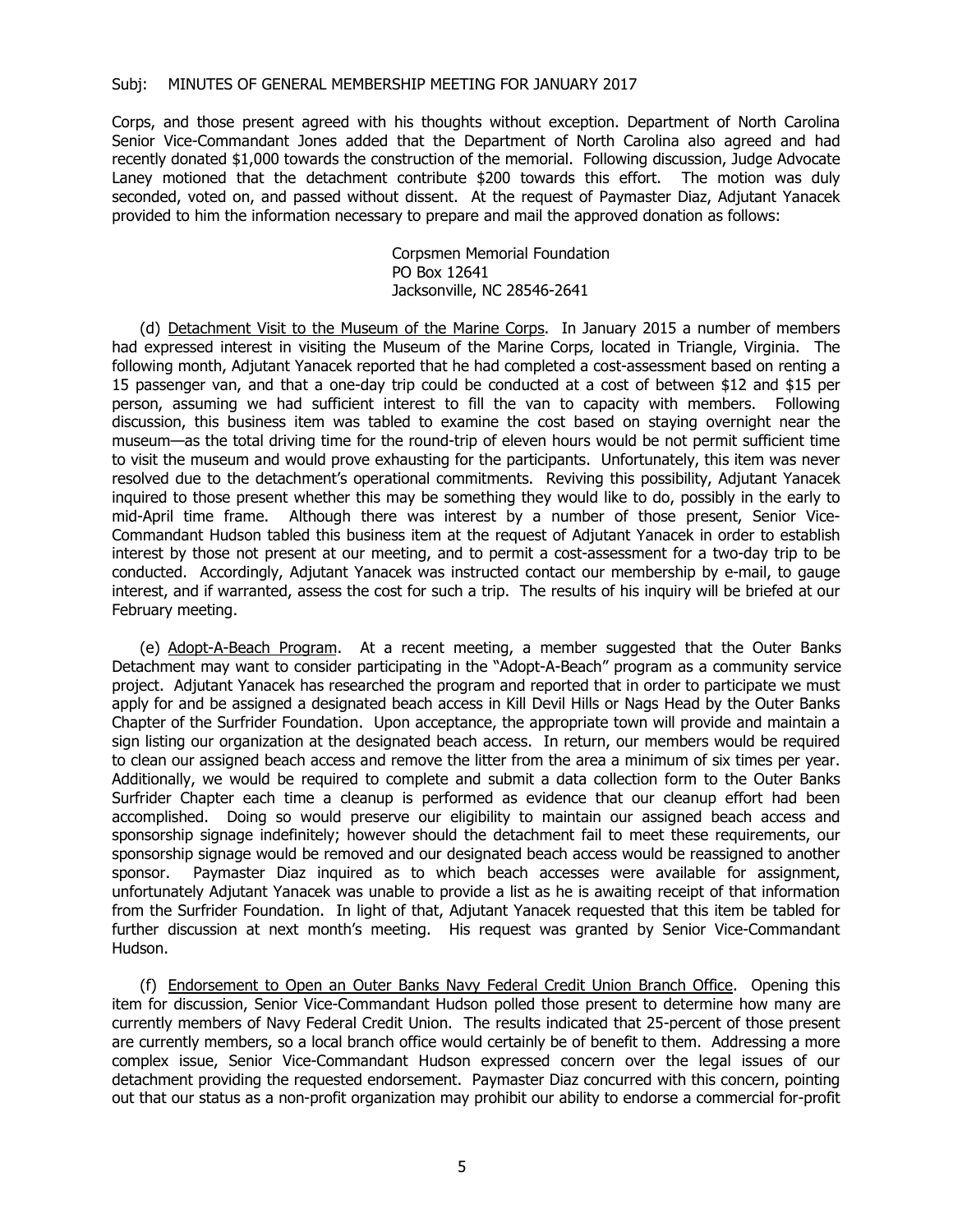entity. Judge Advocate Laney acknowledged these concerns, adding that he could not offer an opinion on the legality at this time without further research. Judge Advocate Laney recommended that this business item be tabled for further research regarding possible legal issues, and to await the outcome of the same request for endorsement being made to the Dare County Veterans Advisory Council, and our local American Legion and Veterans of Foreign War posts. Senior Vice-Commandant Hudson granted Judge Advocate Laney's request and tabled this item until such time that further research is completed and the results of the request for endorsement made to organizations similar to ours is known.

(g) Thank-You for Donation. Detachment member Pat Riley addressed the membership to express his thanks for the donation made by the detachment to the Corolla Wild Horse Fund in memory of his wife, Mary, who passed-away this past summer.

(h) Saint Patrick's Day Parade. Junior Past-Commandant Gregory reminded those present that the date of Kelly's Saint Patrick's Day Parade is rapidly approaching as it is scheduled for 12 March 2017. Junior Past-Commandant Gregory will be taking the necessary action to coordinate our participation at this event as we have in the past with the local American Legion and Veterans of Foreign Wars posts.

(i) Raffle Tickets Available. Department of North Carolina Senior Vice-Commandant Jones advised the membership that the Department of North Carolina is selling raffle tickets for an M-1A rifle. The weapon is a beauty and was passed among those members present to examine it. Only 600 tickets will be sold at a cost of \$10 each. The drawing will be held at the department's summer quarterly meeting.

11. Junior Past-Commandant Gregory closed the meeting with a prayer.

12. The meeting concluded at 1959 with Sergeant-at-Arms Clark retiring the national color and declaring the meeting closed until 14 February 2017, when the detachment's membership will reconvene for the transaction of official business.

Robert J. Yanacek

Robert J. Yanacek Adjutant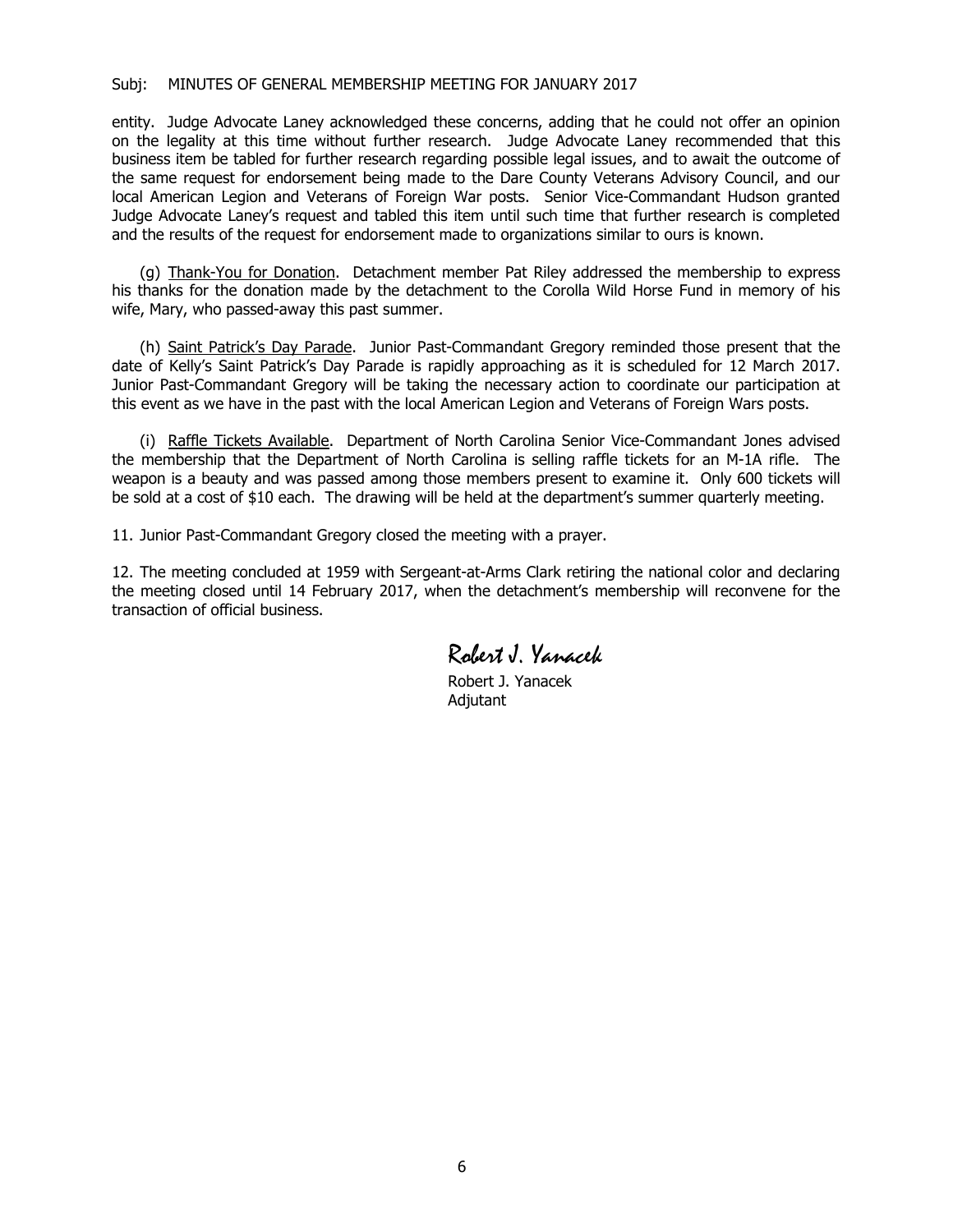## **DETACHMENT MUSTER ROLL FOR JANUARY 2017**

| <b>Name</b>                 | <b>Staff Billet</b>    | <b>Remarks</b> |
|-----------------------------|------------------------|----------------|
| Beall, Daniel M.            |                        |                |
| Bowser, Oyoma R.            |                        |                |
| Boyce Sr., Ronald A.        |                        |                |
| Clark, Craig T.             | Sergeant-at-Arms       | Present        |
| Czernik, Lawrence C.        | Toys for Tots Liaison  |                |
| Diaz, Jorge L.              | Paymaster              | Present        |
| Dozier, John J.             |                        | Present        |
| Draper, Frank D.            | Commandant             |                |
| Fearing Jr., Zenas E.       |                        |                |
| Felder, Gary L.             |                        |                |
| Figura, John P.             |                        |                |
| Fillmore, Walter D.         |                        |                |
| Gibson, Ron G.              |                        |                |
| Gillis, Steven              |                        |                |
| Gregory, Timothy G.         | Junior Past-Commandant | Present        |
| Holton, Edward J.           |                        |                |
| Hudson, Daniel R.           | Senior Vice-Commandant | Present        |
| Hunley, Thomas M.           |                        | Present        |
| Hurley, Thomas F.           |                        |                |
| Keating, Michael A.         | Junior Vice-Commandant | Present        |
| Laney, Russell E.           | Judge Advocate         | Present        |
| Lawrenson, Richard          | Chaplain               |                |
| Lotspeich, Cory B.          |                        |                |
| Mason, Ronald L.            |                        |                |
| McGrath, Kevin J.           |                        |                |
| Messinger Sr., Robert L.    |                        |                |
| Murphy, Donald W.           |                        |                |
| O'Brien, William W.         |                        |                |
| Owens, James W.             |                        | Present        |
| Riley III, Edward W.        |                        | Present        |
| Scarborough, Christopher L. |                        | Present        |
| Spivey, Elvin L.            |                        |                |
| Stone, Leonard J.           |                        |                |
| Straub, Charles G.          |                        |                |
| Strauss, John O.            |                        |                |

**ENCLOSURE (1)**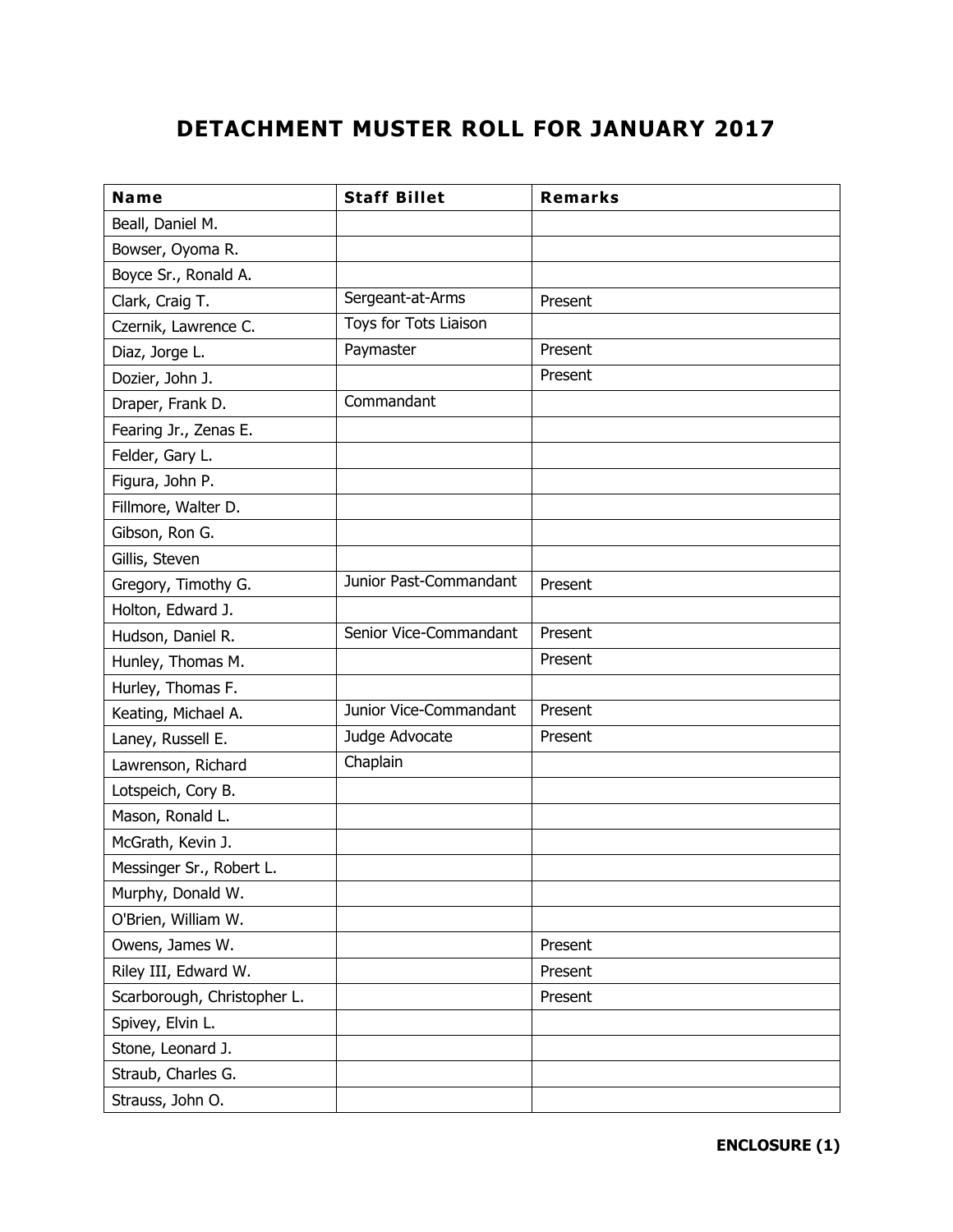## **DETACHMENT MUSTER ROLL FOR JANUARY 2017**

| <b>Name</b>          | <b>Staff Billet</b> | Remarks |
|----------------------|---------------------|---------|
| Sulik, Richard       |                     |         |
| Thompson, Dennis R.  | Quartermaster       | Present |
| Thompson, Stephen D. |                     |         |
| Yanacek, Robert J.   | Adjutant            | Present |
|                      |                     |         |
|                      |                     |         |
|                      |                     |         |
|                      |                     |         |
|                      |                     |         |
|                      |                     |         |
|                      |                     |         |
|                      |                     |         |
|                      |                     |         |
|                      |                     |         |
|                      |                     |         |
|                      |                     |         |
|                      |                     |         |
|                      |                     |         |
|                      |                     |         |
|                      |                     |         |
|                      |                     |         |
|                      |                     |         |
|                      |                     |         |
|                      |                     |         |
|                      |                     |         |
|                      |                     |         |
|                      |                     |         |
|                      |                     |         |
|                      |                     |         |
|                      |                     |         |
|                      |                     |         |
|                      |                     |         |
|                      |                     |         |
|                      |                     |         |
|                      |                     |         |